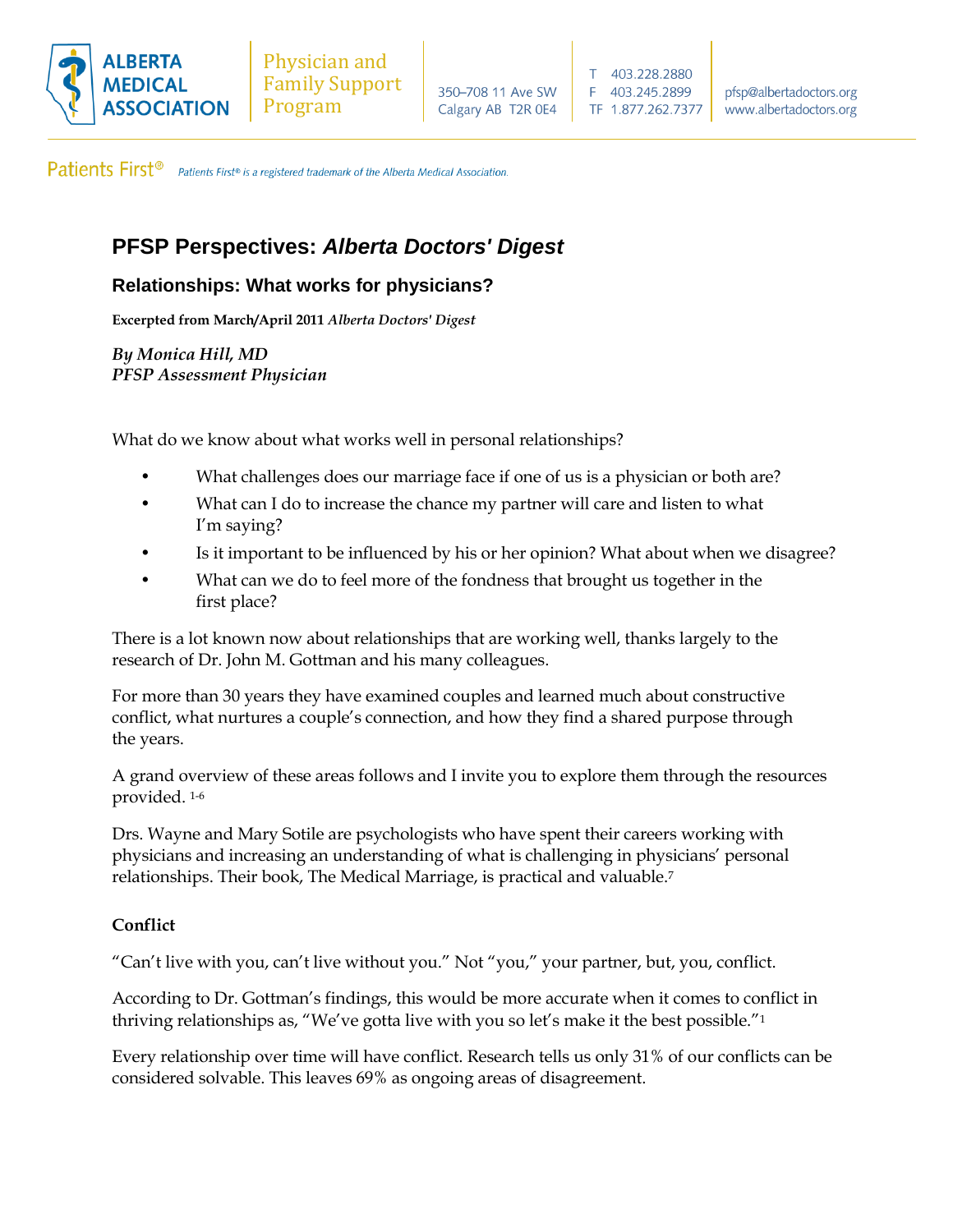It seems with whomever we make a match, we will need to live with our differences, which are at the heart of these chronic conflicts. The first step to living with them is recognizing our differences in personality, some values and needs, and expecting these differences to endure.

Having a way to talk about them when they cause conflict is how thriving couples cope. If we can "be on the same team" when we approach these issues and "yield to win," our relationship can be victorious in defeating the differences that could pull us apart.<sup>1</sup>

As for the solvable problems, there are specific skills that work to get past them.

Being able to deliver a message in a way that increases the chance your partner can hear it and care about it. Sticking to speaking up for yourself using "I" statements is one of the best ways to avoid blaming, which will turn off your partner.

"When I see/hear this, I feel this and I need this." A gentle delivery is one of the most important communication skills practised by couples who are doing well.<sup>1-4, 5</sup>

Research backs this up in an astonishing finding. The tone of the first three minutes of the conversation predicts accurately the outcome of the conversation, as well as the likelihood of the couple remaining together happily.<sup>1</sup>

• The next skill starts with an attitude – the belief that my partner has a right to be influential in our relationship. This means his or her opinions, feelings and needs are important and deserve attention and consideration.

This is really an attitude of respect. This is not a requirement to agree with or even experience the same feelings or needs but to hear him or her out and accept him or her, even while we disagree (gently!).

Dr. Gottmann's resources provide important information about these and other ways to make conflict constructive.1-6

#### **Friendship**

Remember when you met your loved one? Typically, when we meet, we cannot get enough of each other. We invest energy to spend time together, we are curious about each other, we look for ways to have fun together.

As the years pass and the responsibilities and to-do list lengthens, we do not invest in our relationship in the same way. We can become strangers if we do not keep updated on who our partner is.

The key to knowing your partner is asking open-ended questions. Who and what's important to you at this point in life? What are you excited about? What are your worries?<sup>5</sup>

For most couples, especially if they have children and both work outside the home, much of their opportunity to connect will be in day-to-day life.

Finding ways to spend time together that fits with the weekly routine is key. Many couples find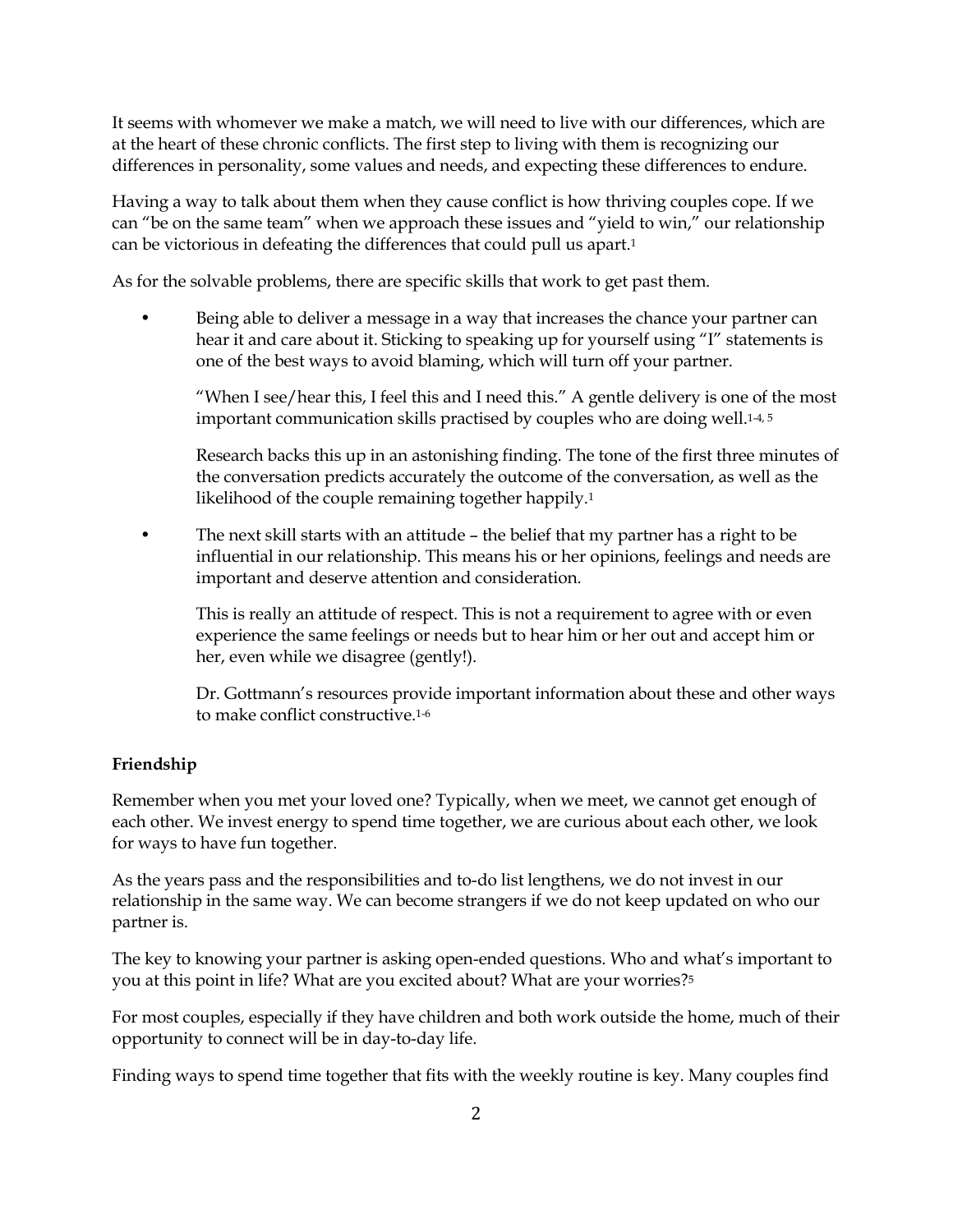time to talk by sharing the homework, dishes, home and yard maintenance, and child-care responsibilities.

Going out as a couple can seem intimidating if out-of-touch. But finding ways to get out and relax or have fun together, as a twosome, is one of the best opportunities to nurture the friendship.

### **Creating shared meaning**

What dreams do you share? What do you or your partner want to accomplish before you die?

What is most important to you, as a couple, to teach your children? What would you like to be known for as a couple?

These are the kinds of issues thriving couples know about each other and work towards.

So how does this apply to a relationship when one or both people are physicians?

As a married physician myself, and as a couples therapist, I find this material applicable to physicians in the same way as non-physicians.

We can best apply this to our own lives by asking ourselves questions like:

- Can we disagree agreeably?
- Do I speak to my partner or spouse with the same kindness and respect I offer colleagues?
- Do I speak up clearly but gently from my perspective or am I quick to point the finger at my spouse?
- Am I willing to share power in this relationship or do I prefer to "give orders" as I do at work?
- Am I truly open to my partner's point of view and preferences?
- Are we both aware of our differences and willing to accept them, figuring out a way to live alongside them in a win-win way?
- What do I know about what is going on in my partner's life and how he or she feels about it?
- When did we last go out as a couple and spend time relaxing or doing something we found fun?
- Do my partner and I share hopes and dreams for the future and what are they?
- How do I make sure I have time and energy for our relationship?

Calls regarding intimate relationships are among the most common reasons people contact the Alberta Medical Association's Physician and Family Support Program (PFSP).

Although there are no perfect people or relationships, we are here for you, to help you have comfortable and satisfying relationships with whom you choose to spend your life.